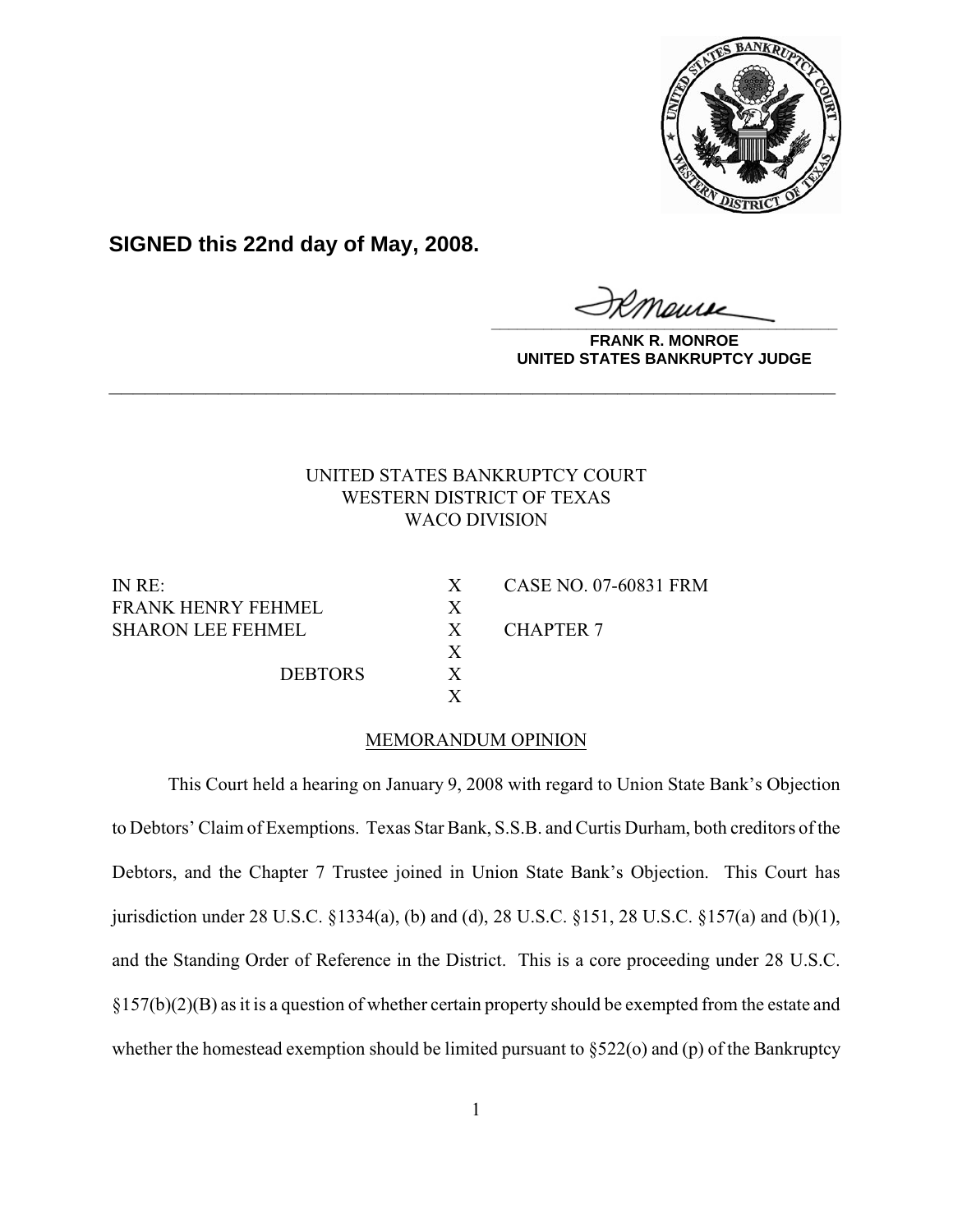Code. It is, therefore, a proceeding arising under Title 11. This Memorandum Opinion shall constitute Findings of Fact and Conclusions of Law as required by Bankruptcy Rule 7052 which is made applicable to contested matters under Bankruptcy Rule 9014. Although three creditors and the Chapter 7 Trustee objected, Union State Bank filed the post hearing brief.

### Setting the Stage

Frank Henry Fehmel and Sharon Lee Fehmel (the "Debtors") filed a voluntary petition for relief under Chapter 7 of the Bankruptcy Code on August 28, 2007. The Debtors filed their Schedules and Statement of Financial Affairs also on August 28, 2007. Although the Schedules and SOFA have been amended several times, the Debtors have not amended their exemptions. Union State Bank timely filed its Objection to Exemptions on December 5, 2007. The Chapter 7 Trustee joined in this Objection on December 7, 2007. Texas Star Bank joined December 14, 2007 and Curtis Durham on December 21, 2007.

Debtors operated a wholly owned subchapter S corporation known as Central Texas Precision ("CTP"). CTP performed various contracting jobs. CTP obtained a construction contract with Fort Hood to repair and renovate various buildings on site. This contract was very lucrative for CTP and it posted a nice profit in 2005. However, a second contract with Ft. Hood was not as lucrative and CTP lost money over the following year. CTP ceased operations in February, 2007 as it did not have sufficient contracting jobs to operate. While in operation, CTP had two lines of credit with Union State Bank, one for \$150,000.00 and the other for \$80,000.00.

The Debtors owned a prior residence located at 327 CR 3343, Kempner, Texas which was purchased more than 1,215 days prior to their filing for bankruptcy. On May 4, 2005, which was within 1,215 days prior to their bankruptcy filing, the Debtors purchased another property located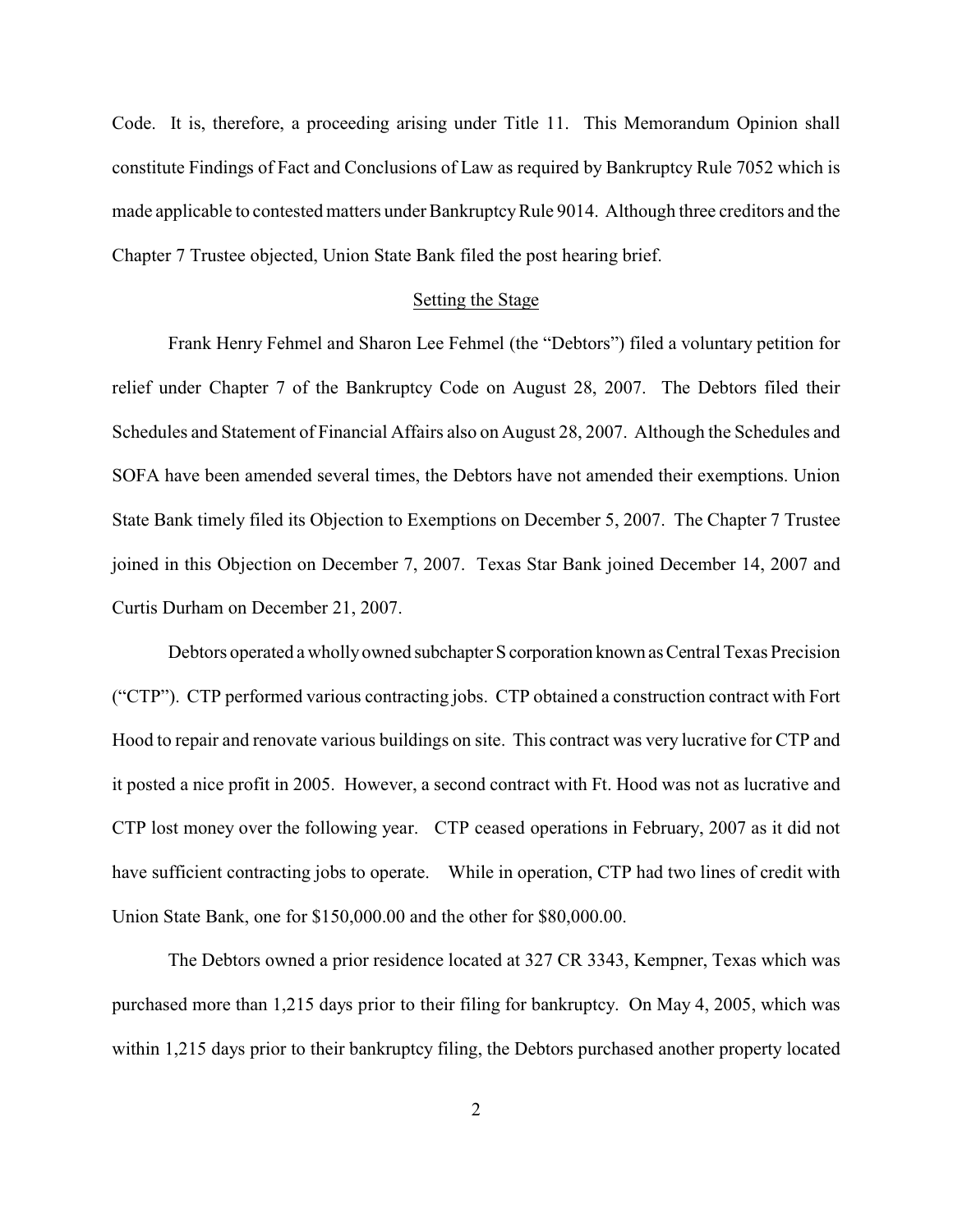at BCR 224, Lampasas, Texas 76550. The purchase price for this property was \$375,000.00. On May 4, 2005 the Debtors caused CTP to draw down on its line of credit with Union State Bank the amount of \$73,841.23. The Debtors used these non-exempt funds as the down payment on the Lampasas property. A cashier's check was issued to CountyLand Title in the amount of \$73,841.23. Union State Bank issued the cashier's check, and an officer of Union State Bank executed the check. The Debtors took out a loan from Texas Land Bank in the amount of \$304,000 to finance the remaining purchase price of the property.

Mr. Fehmel testified that Union State Bank generally encouraged him to use his line of credit for the business, but that he did not obtain specific permission from Union State Bank to use the line of credit for the down payment for his new homestead. Both the Debtors' prior and current loan officers testified that the corporate line of credit was to be used solely for business purposes, and that they would not have approved using the corporate line of credit to invest in exempt real estate. However, the loan documents did not specifically prohibit such a use and no other written prohibition of such use was produced. Basically, both officers' testified it was just an understanding. The first loan officer on the CTP account, Mr. Whitson, testified that CTP was a good customer and that he encouraged CTP to use its line of credit to build a good loan history with Union State Bank. In addition, when Mr. Whitson left Union State Bank to work for Texas Star Bank in late 2005, he solicited additional business from CTP for Texas Star Bank. Texas Star Bank loaned CTP \$150,000.00 around early 2006. Mr. Walker replaced Mr. Whitson as CTP's loan officer at Union State Bank. Mr. Walker testified that he renewed CTP's loan once prior to CTP defaulting.

CTP's bank account exceeded \$400,000.00 before and after the \$73,841.23 transaction in question. And, prior to all the transactions in question, CTP owed the Debtors \$130,000.00 for tools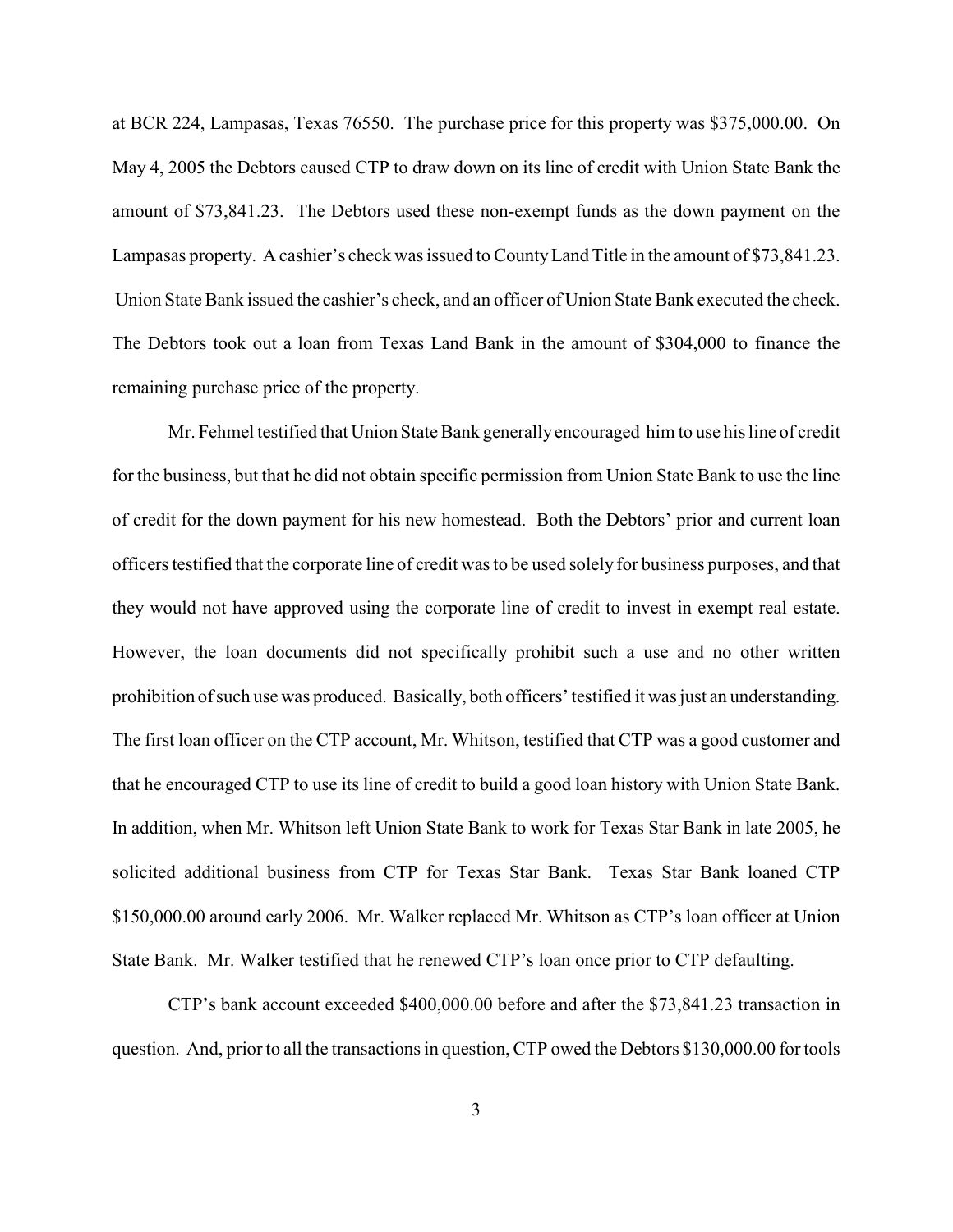and equipment they had transferred to CTP at or near its incorporation in 2004. Mr. Fehlmel testified that CTP's loan balance at Union State Bank was reduced to zero or nearly zero at least one time after the transaction in question and before the end of 2005. This testimony was not refuted.

CTP exhibited excellent financial condition during all of 2005. During the time of the transaction in question, CTP was working on numerous projects, including the \$4,000,000.00 contract at Fort Hood which was very profitable. CTP's 2005 income tax return reflected net income of \$16,591.00 after paying salaries of \$94,112.00 to the Debtors. The tax return also indicated \$51,393.00 in depreciation yielding a total positive cash flow of \$162,096.00. The Debtors were quite optimistic and expected the prosperity of CTP to continue.

The Debtors moved into the Lampasas property prior to the sale of the Kempner property. The Kempner property was sold on August 12, 2005. The Debtors received \$86,200.60 in proceeds from that sale. These funds were deposited first into the Debtors' personal account and then into the account of CTP where they were commingled with other corporate funds. Mr. Fehmel testified that since he had used CTP's funds to make the down payment on the Lampasas property, he placed the \$86,200.60 into CTP's account.

The Debtors made substantial improvements to the Lampasas property. The Debtors extensively remodeled the main house after purchase. They also built a 50' x 50' barn, a 620 sq. ft. enclosed workshop and an 1,100 sq. ft. guest apartment with full kitchen and bath. The Debtors paid approximately \$150,000.00 and traded a tractor to Curtis Durham to provide most of the improvements. Mr. Durham has also filed a claim in this case alleging that he is owed an additional \$42,830.87. The Debtors also made other improvements themselves, including \$8,000.00 to \$10,000.00 worth of plumbing work. The Debtors claim that the \$86,200.60 from the proceeds of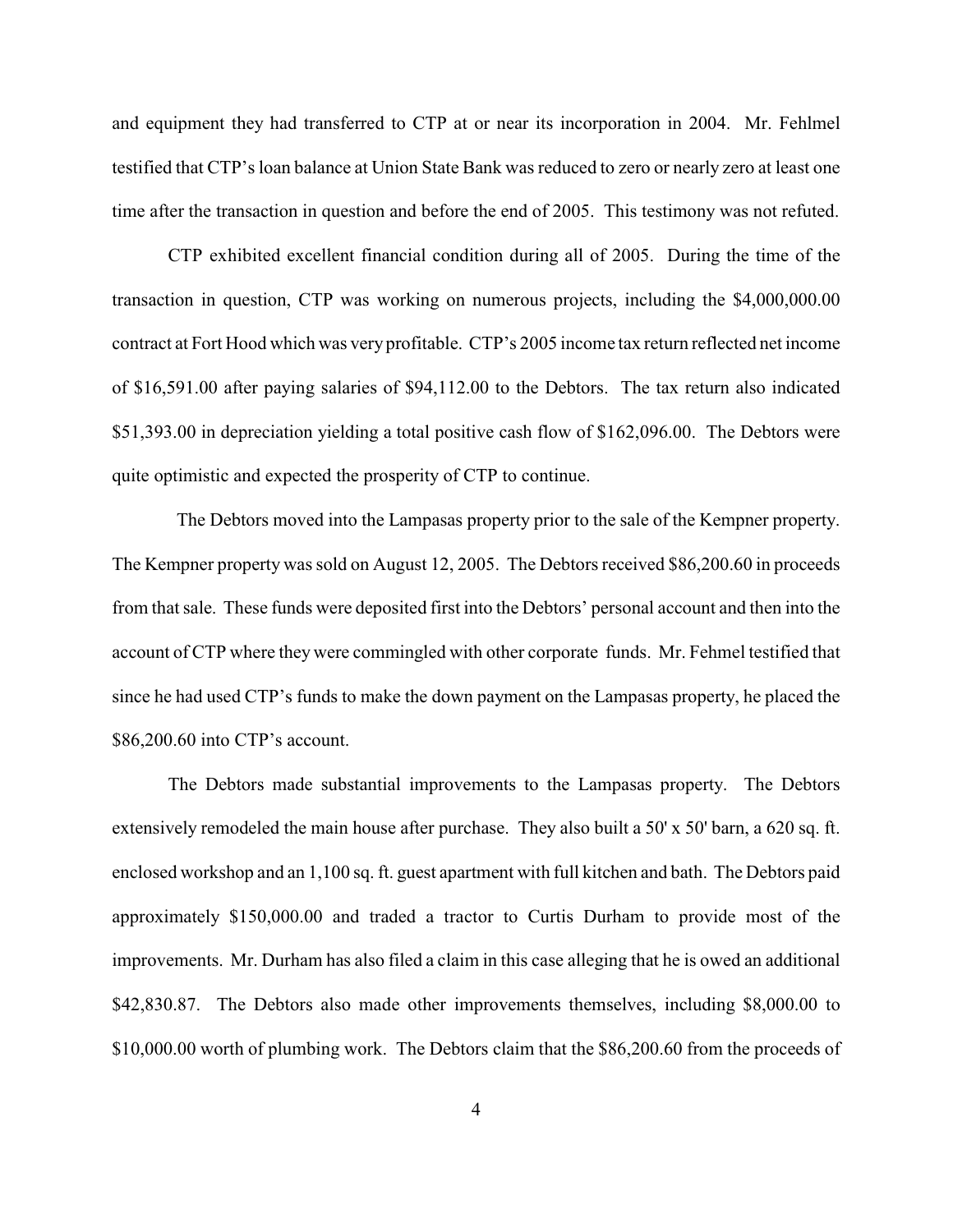their Kempner house was paid out of CTP's account for some of the improvements to the Lampasas property. However, they did not directly trace these funds through the corporate account into their home.

Prior to bankruptcy, the Debtors were offered approximately \$740,000.00 for the property and certain items of personal property. Mr. Fehmel testified that in his opinion, the value of the property without the personal property was \$700,000.00. In their schedules, the Debtors valued the Lampasas property at \$700,000.00 and listed a mortgage to the Federal Land Bank in the amount of \$297,811.30. None of the parties presented any evidence on whether the appreciation of the property since the purchase was due to the improvements, to market conditions, or both.

Union State Bank claims that the Debtors' homestead exemption should be limited pursuant to §522(p) of the Bankruptcy Code as the Debtors acquired their homestead in approximately May, 2005 which was within 1,215 days of their bankruptcy filing.

Union State Bank further claims that whatever exemption amount is allowed under  $\S522(p)$ , it should be reduced by \$73,841.23, the amount the Debtors drew down on CTP's loan with Union State Bank to use as the down payment on the homestead in Lampasas because such nonexempt funds were put into the homestead. *See,* 11 U.S.C. §522(o).

Debtors claim they did not intentionally hinder, delay or defraud Union State Bank by using the funds from CTP. In addition, they urge that the proceeds from their prior residence should be used to increase the cap along with the money used for improvements to the property. Likewise, Debtors urge that any additional appreciation should be added to the cap.

The Debtors also claimed \$10,570.00 in property listed as tools of the trade or business. Mr. Fehmel is a full-time employee of Guyco, Inc., an engineering concern in Lampasas, Texas. He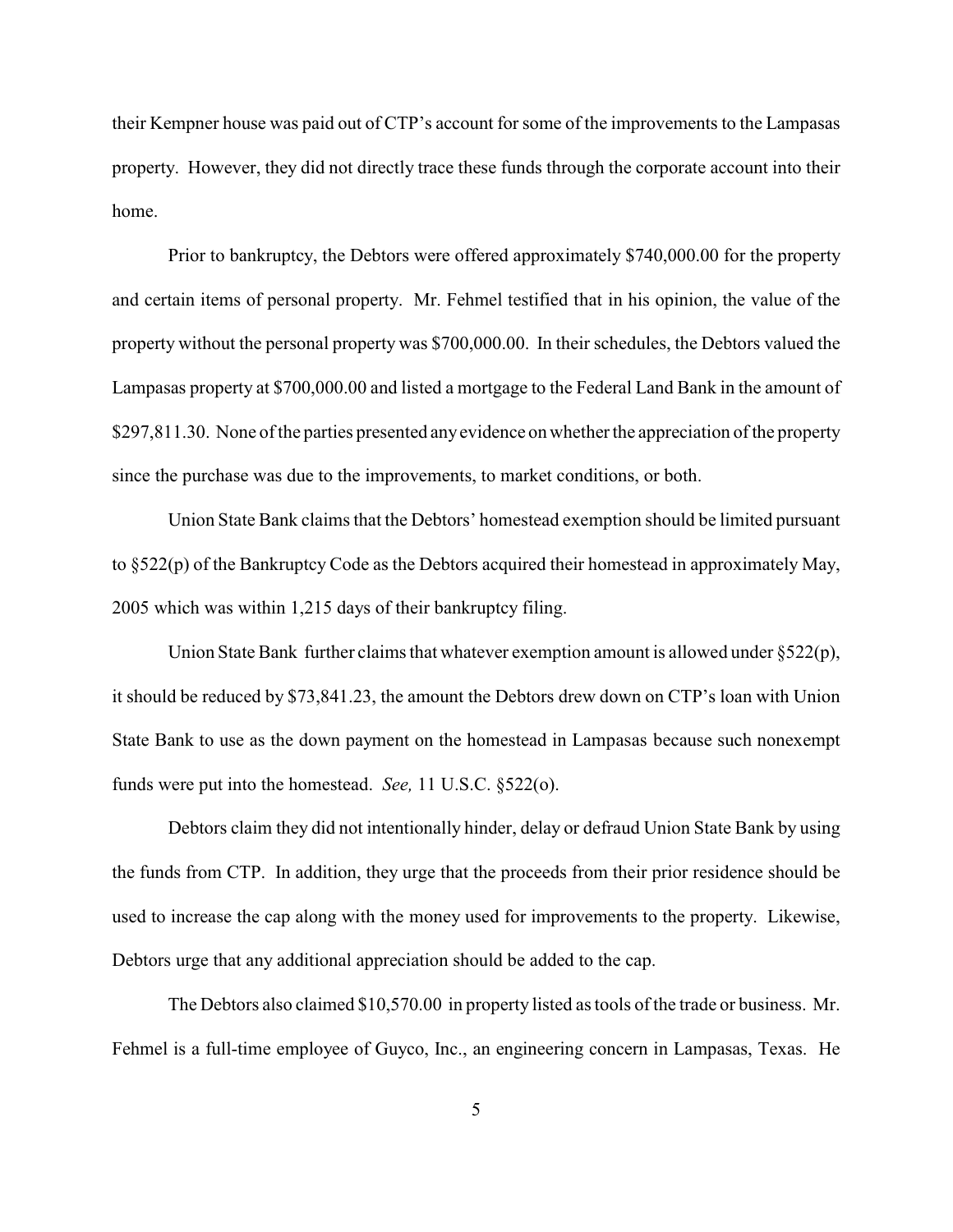claims he is also engaged in the farming and ranching business on his homestead in Lampasas County which consists of approximately 121 acres. In addition, the Debtor does odd jobs on a feepaid basis and maintains a small gunsmithing operation on his property. The Debtor claims to utilize all of the items claimed as exempt pursuant to §42.002(a)(4) of the Texas Property Code in the prosecution of these endeavors.

However, Mr. Fehmel testified that prior to the bankruptcy, he practiced his trade or profession through his corporation. Income from this source is reflected on the 2005 income tax return of CTP. Fehmel Exhibit 1. However, it shows only \$1,792.00 from cattle and no income for gunsmithing. The items claimed as exempt consist of equipment such as lathes, welding equipment, benches, power tools and trailers. CTP ceased operations in February 2007. Mr. Fehmel testified that he was too focused on preparing for his bankruptcy to engage in a trade or profession at that time. Mr. Fehmel did not have a trade or profession in his own name at any time prior to the filing of the bankruptcy and was not using the equipment in a trade or profession on the petition date. His Statement of Financial Affairs does not disclose any income from these sources. Union State Bank claims that Mr. Fehmel does not operate a trade or business. Instead, he is an employee of Guyco, Inc. Mr Fehmel testified that he does not use the tools in his employment with Guyco, Inc. Mr. Fehmel testified that he sold his cattle prior to bankruptcy, but that two goats and two horses remained on the Debtors' property. He also indicated that he had used the tools to repair some fencing as well as to repair a grain auger after the filing of the bankruptcy.

#### Legal Issues

- 1. Can the Debtors exempt the \$10,750.00 worth of property as tools of a trade or business?
- 2. Should the homestead exemption amount be reduced due to the limitations imposed by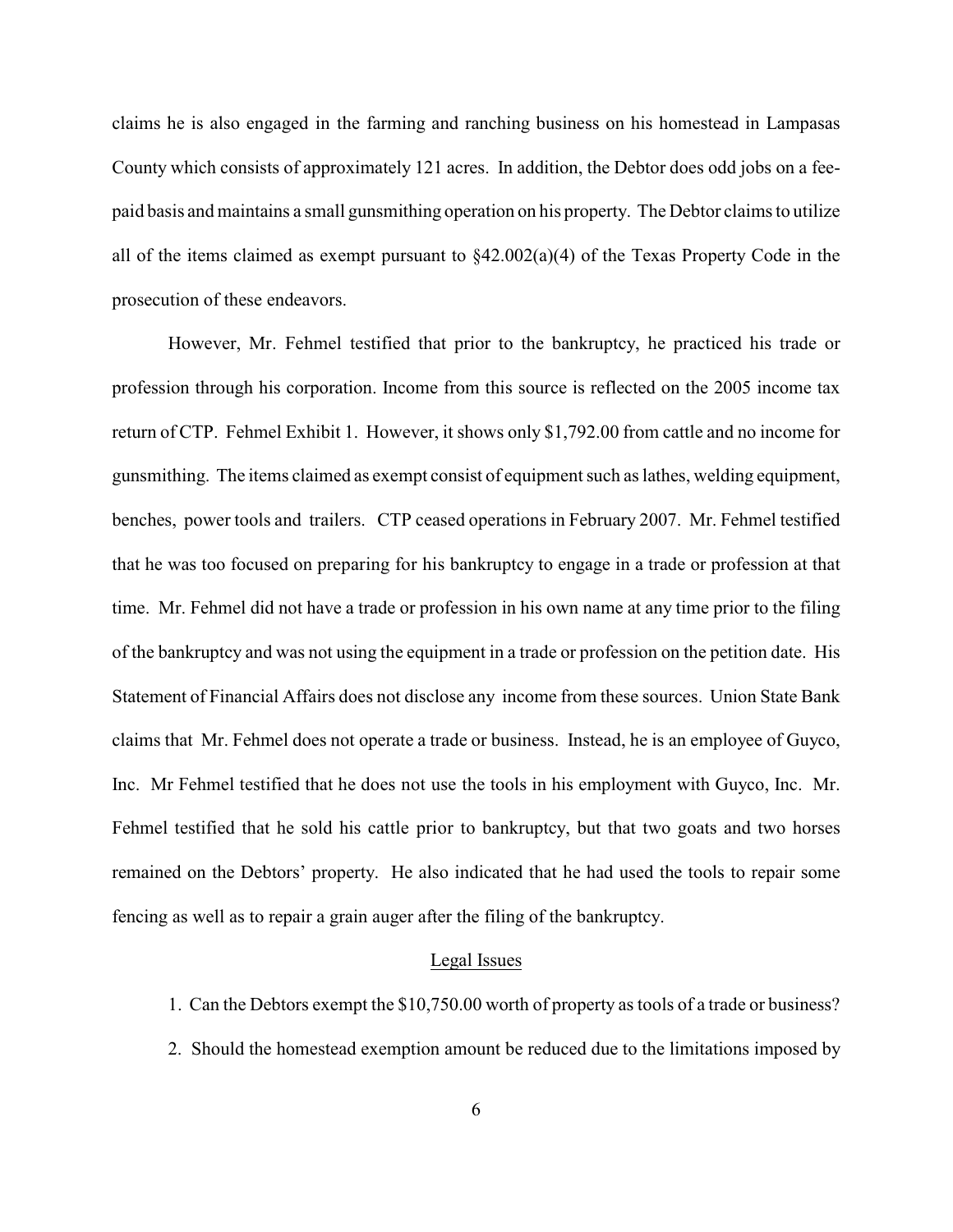11 U.S.C. §522(o)?

3. Should the homestead exemption amount be reduced due to the limitations imposed by 11 U.S.C.§522(p)?

4. May the Debtors roll over proceeds from the sale of their former homestead to their new homestead when such proceeds were first deposited into a corporate bank account and then only used to pay for improvements on the new homestead?

3. Should appreciation, by improvements or otherwise, effect the limitations imposed by 11 U.S.C. §522(p).

#### Conclusions of Law

According to Union State Bank, et. al., the Debtors are unable to avail themselves of the "tools of the trade" exemption as neither Debtor uses the tools in an actual trade or business. The burden is on Union State Bank to prove this objection.

Texas law allows an exemption for "tools, equipment, books, and apparatus, including boats and motor vehicles used in a trade or profession valued at \$10,750.00." Tex. Prop. Code  $§42.002(a)(4)$ . There are three (3) requirements necessary to obtain the exemption under  $§42.002(a)(4)$ . First, the items in question must qualify as "tools, equipment, books, apparatus, boats or motor vehicles." See *In re White,* 234 B.r. 388 (Bankr. W.D. Tex. 1999)(computer software was not a tool of the trade). There is no dispute that this requirement was met.

Second, the Debtor must actually be engaged in a trade or profession. The term "trade or profession" is construed to mean "any legitimate self-employment as opposed to "an historic craft performed by an artisan using distinctive tools." *In re Legg,* 164 B.R. 69 (Bankr. N.D. Tex. 1994); see also, *In re Erwin,* 199 B.R. 628 (Bankr. S.D. Tex. 1996)(Harris County constable not self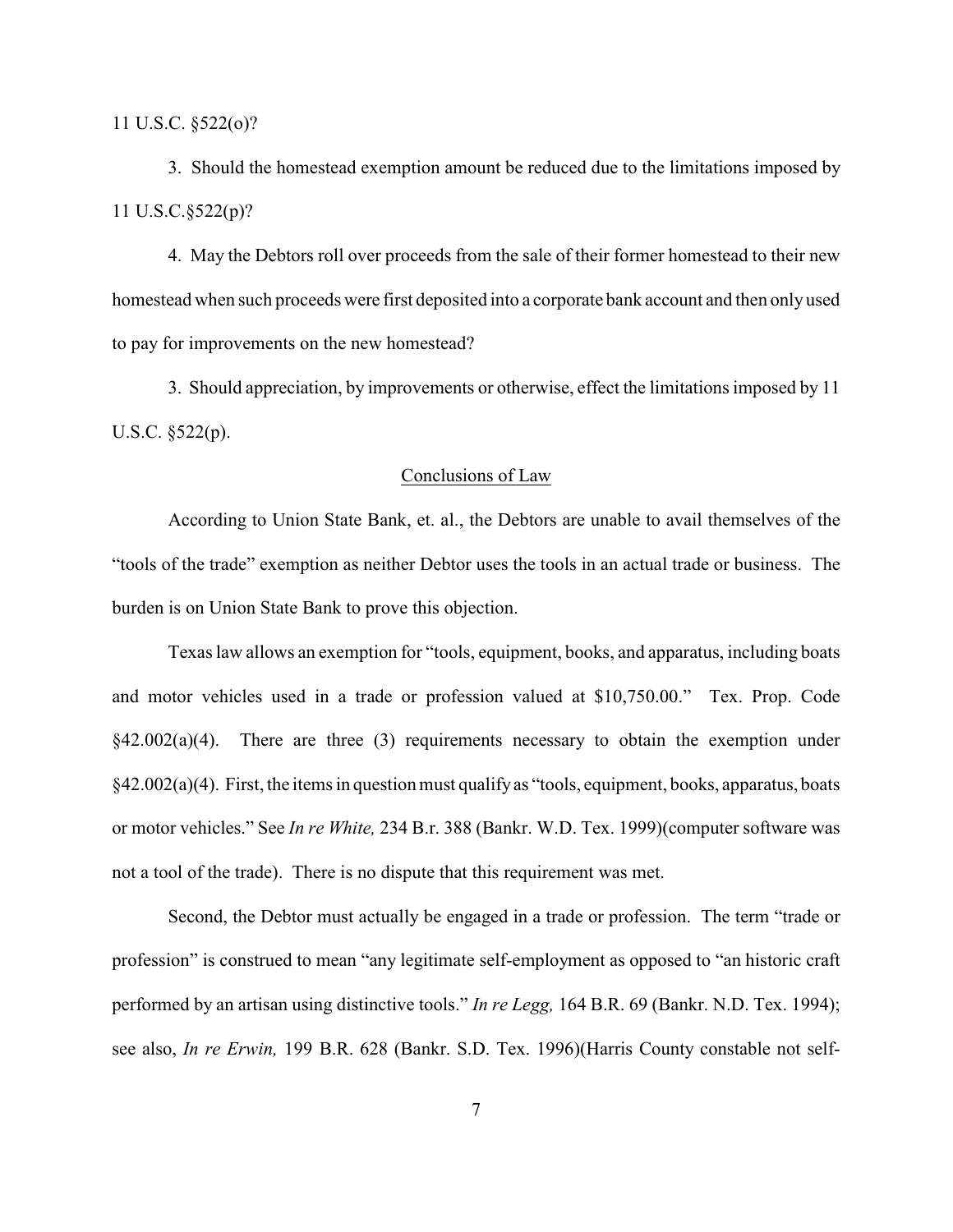employed.)

Finally, the tools must actually be used in the trade. See *P.J. Willis & Bro. v. Morris,* 1 S.W. 799, 802-03 (Tex. 1886)(Court found that individual had ceased altogether to work at his trade, and at the time of the levy was giving his time and attention to the mercantile business of the firm. There was no evidence that the arrangement was temporary, and therefore he must be held to have permanently abandoned his trade.)

More recently, a court has stated:

In Texas, an item may be claimed as an exempt tool of trade, if, among other things, the item is "fairly belonging to or usable in the debtor's trade." (Citation omitted). This determination involves the consideration of whether the item is used with sufficient regularity to indicate an actual use by the debtor. (Citation omitted). This "use test" seeks to ensure that the item sought to be exempted is "used" in the trade, as required by the statute.

*In re White, supra*, at 389.

 Although Mr. Fehmel claims to have done some odd jobs subsequent to bankruptcy, exemptions are determined based upon facts existing on the petition date. *Matter of Zibman,* 268 F.3d 298 ( $5^{th}$  Cir. 2001).

The Debtors did not report any income from a trade or profession on their Statement of Financial Affairs or Form B-22A. The Debtors claimed to have used the equipment in connection with CTP prior to bankruptcy. Mr. Fehmel testified that he used the equipment to perform gunsmithing, to aid in his ranching operation, and to do iron work. CTP ceased doing business in February 2007 approximately 6 months prior to the Debtors filing for bankruptcy. The Debtors sold their cattle in April, 2007 although they did retain two horses and two goats. Mr. Fehlmel testified that he was too busy preparing for his bankruptcy to engage in a trade or profession during the period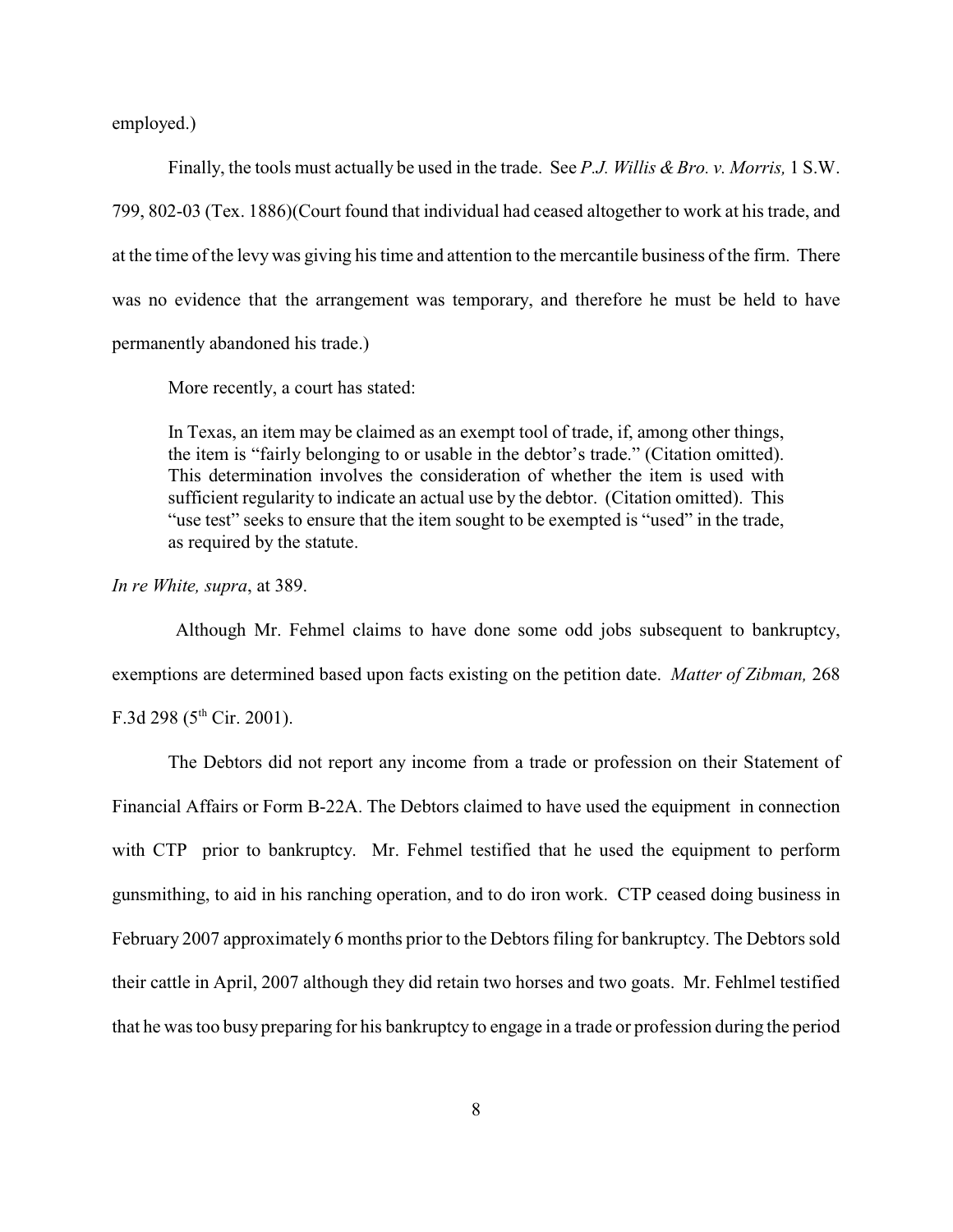from when CTP closed until the filing of the bankruptcy although he claims to have done some odd jobs and to have made repairs on his homestead subsequent to the filing. On the petition date, Mr. Fehmel was an employee of Guyco, Inc. It appears that the Debtors fail to satisfy the second and third requirement. The exemption is disallowed.

### Limitations on Homestead Exemption

Section 522(o) and (p) impose limitations on the extent of a debtor's homestead exemption.

Section 522(o) provides that the value of an interest in a homestead "shall be reduced to the extent that such value is attributable to any portion of any property that the debtor disposed of in the 10-year period ending on the date of the filing of the petition with the intent to hinder, delay or defraud a creditor and that the debtor could not exempt, or that portion that the debtor could not exempt under subsection (b), if on such date the debtor had held the property so disposed of." 11 U.S.C. §522(o)(West 2007).

Section 522 (p) provides that a debtor may not exempt "any amount of interest that was acquired by the debtor during the 1,215-day period preceding the date of the filing of the petition that exceeds \$125,000.00 in value" in the debtor's homestead. 11 U.S.C. §522(p)(West 2007). The limitation does not apply to "any interest transferred from a debtor's previous principal residence (which was acquired prior to the beginning of such 1,215-day period) into the debtor's current principal residence, if the debtor's previous and current residences are located in the same state." *Id.* This case was commenced August 28, 2007. As such, the dollar amount of the cap is actually \$136,875.00 instead of \$125,000.00. Pursuant to 11 U.S.C. §104(b), the amount is adjusted every three years beginning April 1, 1998 to account for changes in the cost of living. For cases commenced before April 1, 2007, the limit is \$125,000.00, after \$136,875.00.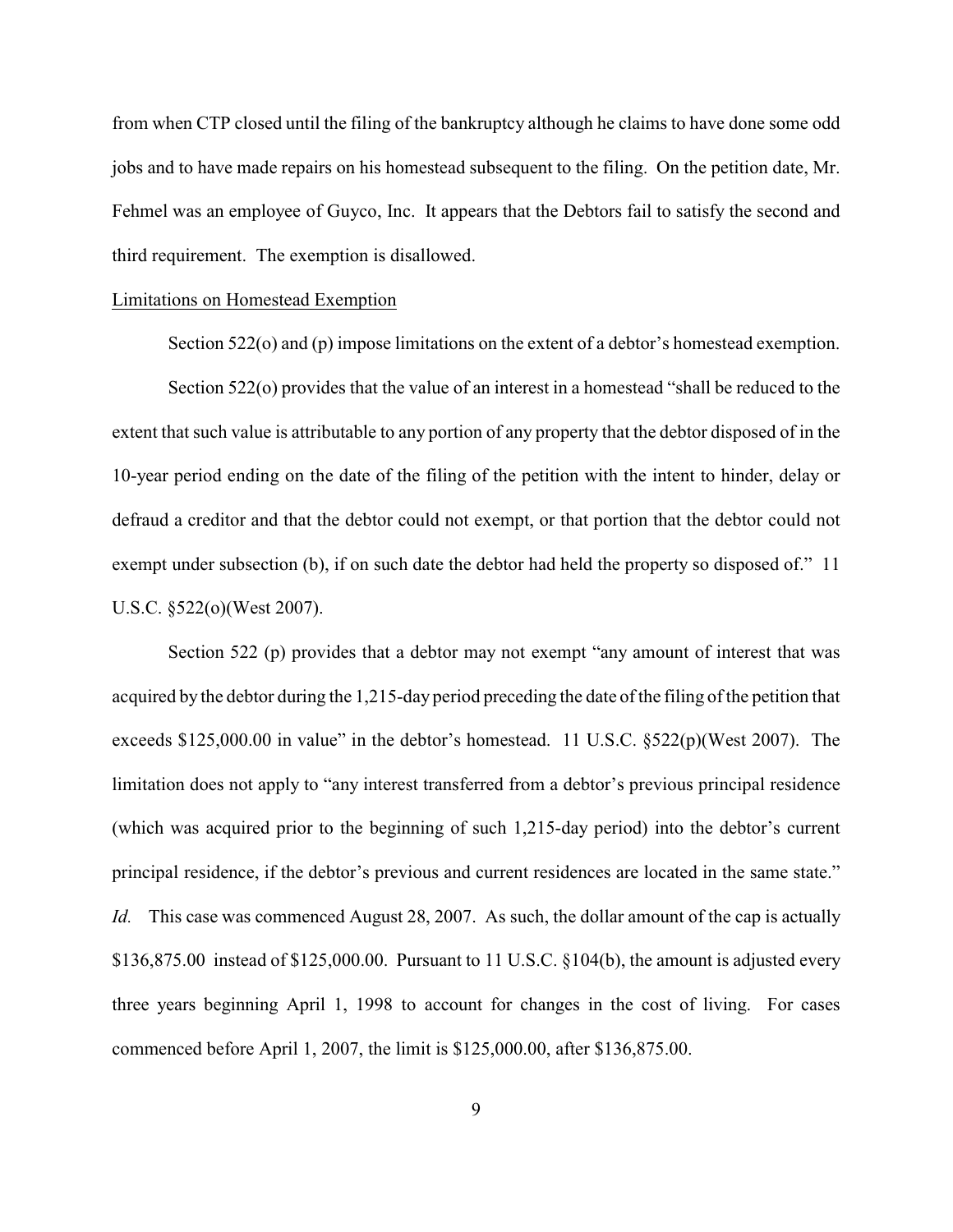Section 522(m) applies separately with respect to each debtor in a joint case. Union State Bank has conceded this point. Several courts have determined this as well. *In re Rasmussen,* 349 B.R. 747 (Bankr. M.D. Fla. 2006); *In re Chouinard,* 358 B.R. 814 (Bankr. M.D. Fla. 2006); and *In re Limperis*, 370 B.R. 859 (Bankr. S.D. Fla. 2007). Therefore, any exemption amount under §522(p) will be capped at \$273,750.00 ( \$136,875 x 2) if such applies.

The two limitations were added by the Bankuptcy Abuse Prevention and Consumer Protection Act of 2005 to strike a balance between the rights of debtors and creditors in states with unlimited homestead exemptions such as Texas. The statutes establish two different periods of time with different standards for limiting the homestead exemption. Under  $\S 522(p)$  if the homestead is acquired during the 1,215 day period prior to bankruptcy, a creditor is not required to prove bad intent on the debtor's part, while the debtor is guaranteed the specific exemption plus amounts transferred from a prior homestead to the exempt homestead claimed in the bankruptcy. This is basically a no-fault provision which adjusts the equities between the parties by allowing the debtor a generous but not palatial estate. See *In re Presto,* 376 B.R. 554 (Bankr. S.D. Tex. 2007)(Section 522(p) does not require a finding of misconduct or fraudulent intent by the debtor).

In addition to the 1,215 day no-fault provision, there is also a 10 year look back for fraud under  $\S522$ (o). This evidences a policy that abusive pre-bankruptcy planning will not be tolerated at the expense of creditors.

### §522(o)--- Intent to Hinder Delay or Defraud

To prevail under §522(o), four elements must be proven: (1) the debtor disposed of property within 10 years preceding the bankruptcy filing; (2) the property that the debtor disposed of was nonexempt; (3) some of the proceeds from the sale of the nonexempt property were used to buy a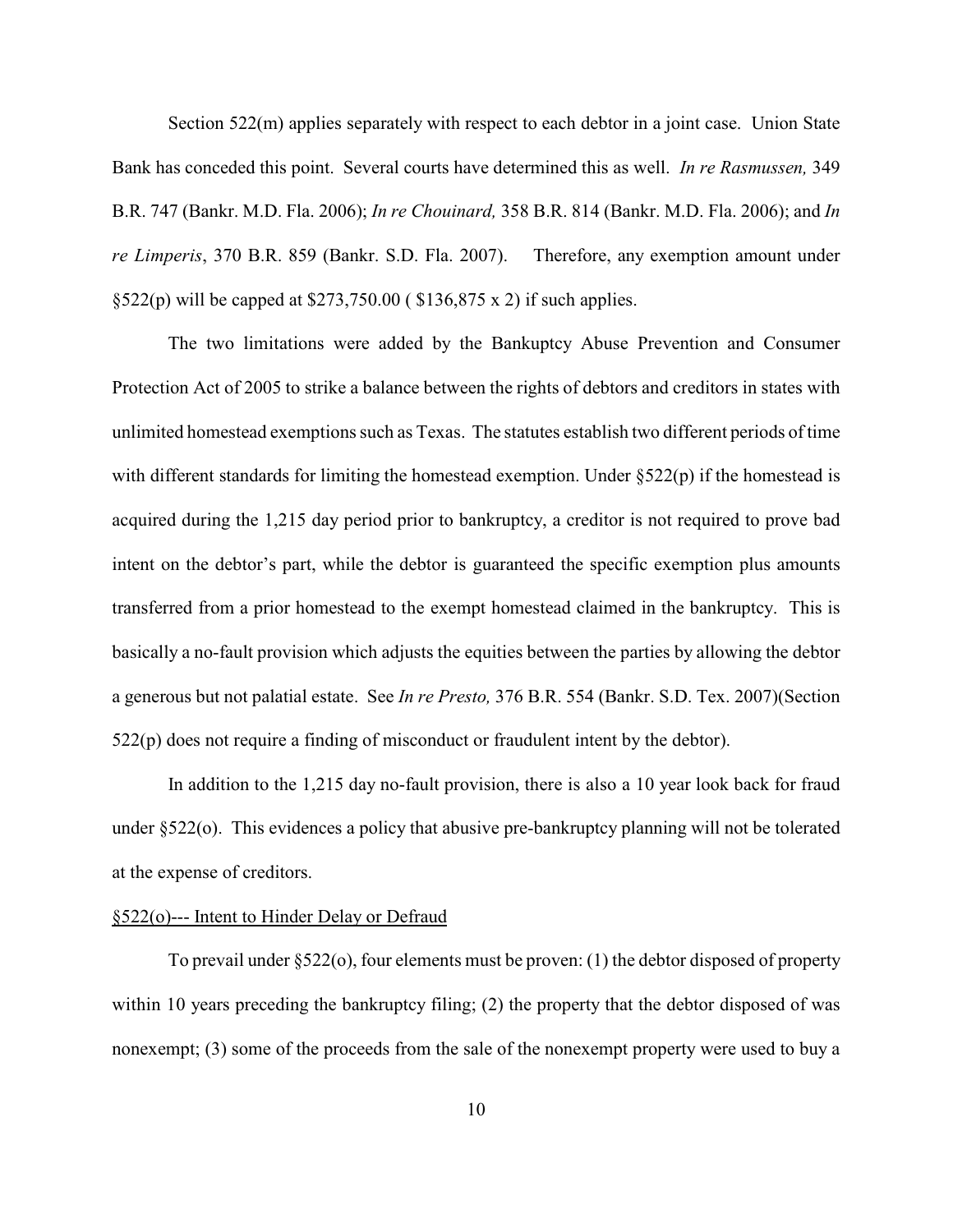new homestead, or reduce the debt associated with an existing homestead, improve an existing homestead, or alternatively, to buy a new principal residence used by dependents of the debtor; or reduce the debt associated with a principal residence used by dependents of the debtor; and (4) the debtor disposed of the nonexempt property with the intent to hinder, delay or defraud a creditor.

These Debtors did dispose of nonexempt property in the form of loan proceeds drawn from CTP's line of credit within ten years prior to bankruptcy. These funds, in the amount of \$73,841.23, were used as the down payment for the homestead in Lampasas. The funds were nonexempt property as they were cash.

Union State Bank claims that the transaction was performed with intent to hinder, delay or defraud the Debtors' creditors. CTP had a line of credit for the purpose of funding job-related expenses. The Debtors withdrew funds from this corporate line of credit to make the down payment on their personal residence. The two bank officers that testified said this was not a proper use of the line of credit, and they would not have authorized borrowing for this purpose.

The Debtors attempted to justify this transfer of corporate assets to their personal benefit on two grounds. First, Mr. Fehmel testified that Union State Bank encouraged him to use the line of credit. However, he admitted that he did not obtain specific permission to use the line of credit for this purpose. He also sought to justify the transfer of corporate assets into his personal name based on advice from his CPA with respect to loans the debtors made to CTP. However, the 2005 tax return for CTP, which was prepared by the same accountant, did not reflect any loans to shareholders, either at the beginning of the year or at the end of the year. Mr. Fehmel claims that his accountant actually posted this loan under mortgages and notes payable as opposed to shareholder loans.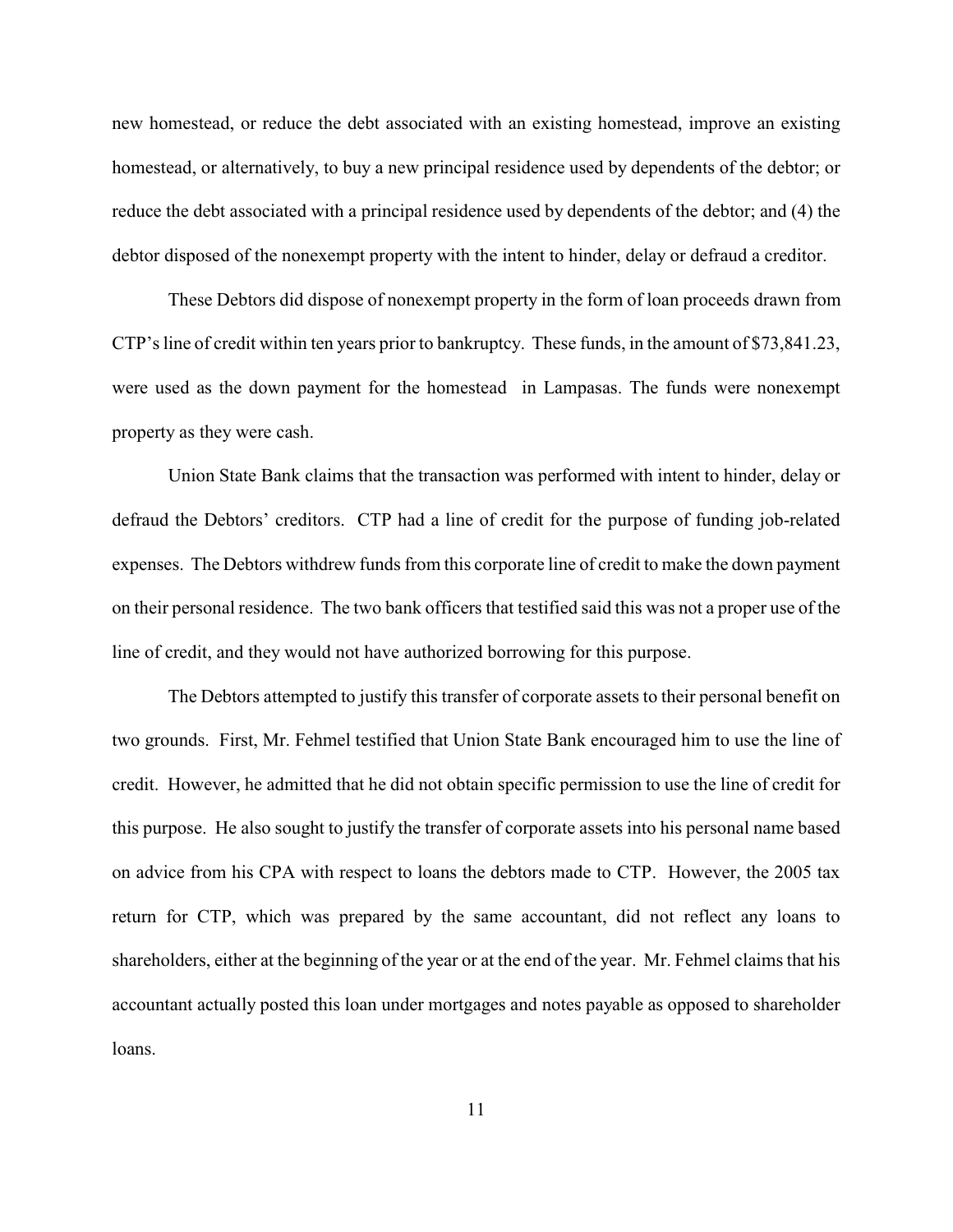Union State Bank claims that the very nature of this transaction allows the Court to infer an intent to hinder, delay or defraud because regardless of how well CTP's financial situation was at the time, the Debtors were not entitled to use its loan to CTP as their personal checkbook. If the Debtors wanted to borrow money for personal purposes, they should have done so honestly in their own name. Union State Bank therefore asserts that by using funds from CTP, the Debtors have demonstrated their intent, and the Debtors' exemption should be reduced by \$73,841.23.

The phrase "with the intent to hinder, delay or defraud a creditor" contained in §522(o) is a term that is not defined in the Bankruptcy Code. Section 727(a)(2) of the Code also contains the phrase and §548(a)(1)(A) contains very similar language. Therefore, in interpreting the meaning of the phrase as contained in §522(o), it is appropriate to look to case law interpreting these other two statutes. *In re Agnew,* 355 B.R. at 284 (Bankr. D. Kan. 2006) ; *In re Lacounte,* 342 B.R. at 814 (Bankr D. Mont. 2005) ; *In re Maronde,* 332 B.R. at 599( Bankr. D. Minn. 2005).

Proving a debtor's "actual intent to hinder, delay or defraud" under §§727 and 548 by evidence of wrongful intent is rarely done by direct testimony, but rather is typically established by inference from specific indicia of fraud based upon all of the facts and circumstances. *Agnew,* 355 B.R.276 at 284-85; *Lacounte,* 342 B.R.809 at 815; *Maronde,* 332 B.R.593 at 600. These courts have turned to the fraudulent transfer acts of their respective states as a starting point for examining indicia -sometimes referred to as badges of fraud.

The Texas Uniform Fraudulent Transfer Act (TUFTA), TEX. BUS. & COM. CODE. ANN. §24.001 *et. seq.* (Vernon 2008 )lists certain badges to be considered. Because this list is nonexhaustive, this Court will also look to others, if necessary, focused on by other bankruptcy courts that have interpreted  $\S522$ (o). The indicia are as follows: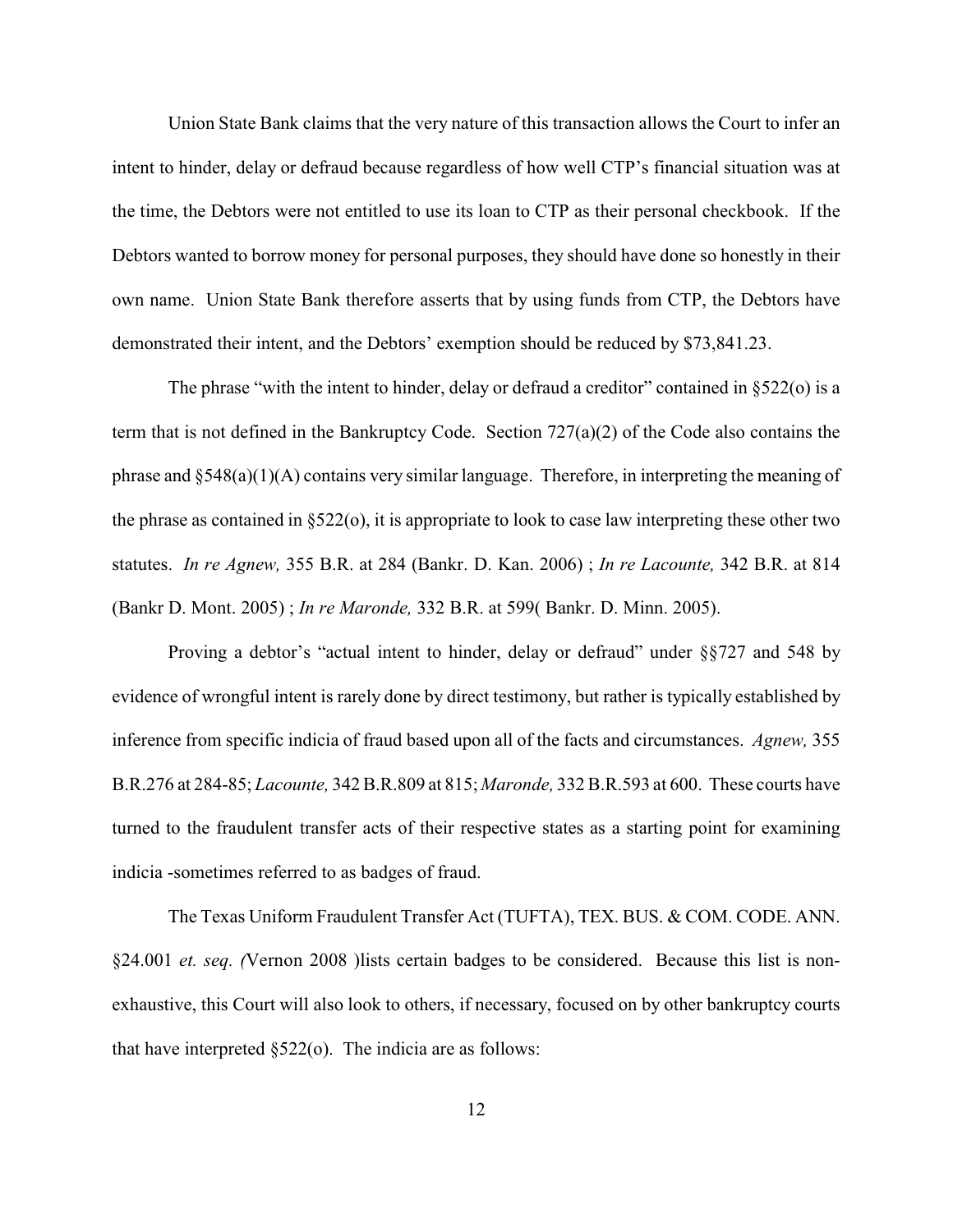1. The transfer or obligation was to an insider. TEX. BUS. & COM. CODE. ANN. §24.005(b)(1)--- - Yes. The Debtors transferred the nonexempt cash to their personal residence which they owned.

2. The debtor retained possession or control of the property after the transfer. TEX. BUS. & COM. CODE. ANN. §24.005(b)(2)—Yes. The Debtors retained the proceeds in their personal residence as the proceeds were used as a down payment.

3. The transfer or obligation was concealed. TEX. BUS. & COM. CODE. ANN. §24.005(b)(4)— No. Debtors withdrew the funds from their corporate account with Union State Bank. In fact, Union State Bank issued the \$73,841.23 cashier's check and a loan officer executed same. The transaction was not concealed.

4. Before the transfer was made, the debtor had been sued or threatened with suit. TEX. BUS. & COM. CODE. ANN. §24.005(b)(4)-No-The Debtors had not been sued or threatened with suit. In fact, Texas Star Bank was recruiting the Debtors' corporation as a customer, and Union State Bank indicated it wanted Debtors'corporation to remain a customer.

5. The transfer was of substantially all of the debtor's assets. TEX. BUS. & COM. CODE. ANN. §24.005(b)(5)– No. The transfer was not substantially all of the Debtors' assets. At the time of the transfer the Debtors owned CTP which was financially sound and had other assets. CTP's bank account reflected \$400,000.00 in cash at the time of the transaction. The Debtors owned another home which was sold soon after the transaction in question in which they obtained proceeds of \$86,200.60 which they proceeded to deposit in CTP's bank account.

6. The debtor absconded-i.e., avoided service of process and/or concealed himself. TEX. BUS. & COM. CODE. ANN. §24.005(b)(6)-No

7. The debtor removed or concealed assets. TEX. BUS. & COM. CODE. ANN. §24.005(b)(7).–No.

8. The value of the consideration received by the debtor was not reasonably equivalent to the value of the asset transferred or the amount of the obligation incurred. TEX. BUS. & COM. CODE. ANN. §24.005(b)(8)–No–The Debtors used the cash to make a down payment on a home. The cash paid equaled the down payment amount.

9. The debtor was insolvent or became insolvent shortly after the transfer was made or the obligation was incurred. TEX. BUS. & COM. CODE. ANN. §24.005(b)(9)–No, CTP was financially sound the year the transaction occurred. It met with difficulty in 2006 when certain contracts that it expected from Fort Hood did not occur as planned. CTP did not cease operations until 2007, and the Debtors did not file for bankruptcy until later in 2007. The Debtors also did not appear to be insolvent at the time of the transaction.

10. The transfer occurred shortly before or after a substantial debt was incurred. TEX. BUS. & COM. CODE. ANN. §24.005(b)(10)–No, CTP borrowed the money from Union State Bank in 2004.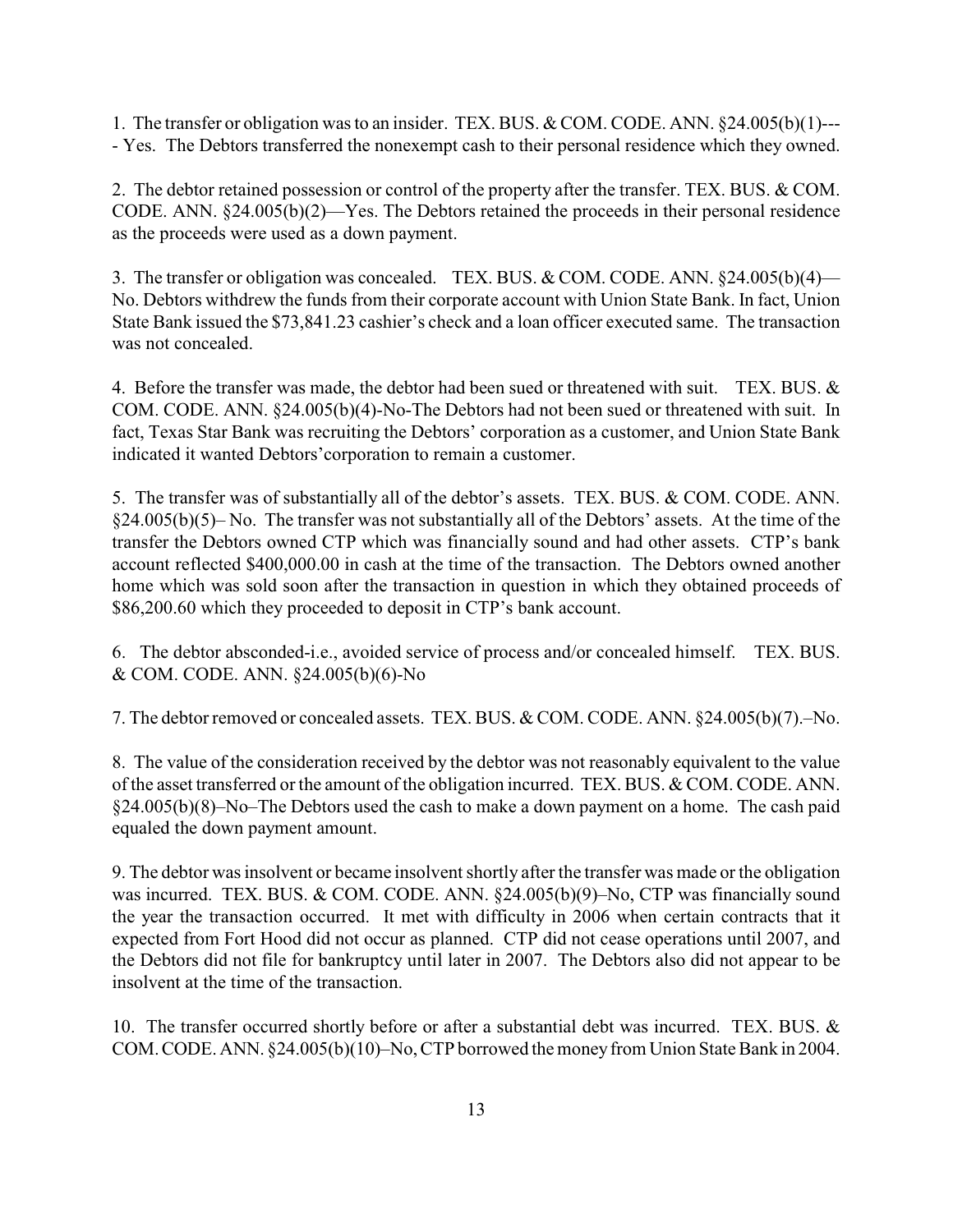The following year CTP's financial condition was stable, and at one point after the transaction, the bank balance reflected \$400,000.00. Mr. Fehmel testified that he caused CTP to reduce its line of credit to zero or close to zero at least once after he used the \$73,841.23 to make the down payment on the home. And, when the Debtorssold their other home, they deposited the \$86,200.60 back into CTP's bank account.

11. The transfer was done just prior to the filing of the debtor's bankruptcy. *Lacounte,* 342 B.R. at 816----No. The transfer was made in May of 2005. The Debtors did not file bankruptcy until August of 2007, and CTP did not cease operations until early 2007.

12. The debtor is unable to explain the disappearance of assets. *Id.* at 815----No. All assets are accounted for.

13. The debtor has engaged in a pattern of "sharp dealing" prior to bankruptcy. *Agnew*, 355 B.R. <sup>1</sup> at 285.—No. There was no pattern of "sharp dealing" prior to bankruptcy. The Court cannot say that taking funds from a corporate account is prudent, but in this situation the Court cannot say it was a devious or unethical action.

Based on the foregoing, the Court finds the Debtors did not have actual intent to hinder, delay

or defraud their creditors by using CTP loan proceeds to make the down payment on their homestead

in Lampasas. Union State Bank's objection under §522(o) is overruled.

#### §522(p)-Transfers Within 1,215 days Prior to Filing

11 U.S.C. §522(p) states, in pertinent part:

(1) Except as provided in paragraph (2) of this subsection and §§544 and 548, as a result of electing under subsection (b)(3)(A) to exempt property under State or local law, a debtor may not exempt any amount of interest that was acquired by the debtor during the 1,215-day period preceding the date of the filing of the petition that exceeds in the aggregate \$136,875.00 in value-

(D) real or personal property that the debtor or dependent of the debtor claims as a homestead.

(2)(B) For purposes of paragraph (1), any amount of such interest does not include any interest transferred from a debtor's previous principal residence (which was acquired prior to the beginning of such 1,215-day period) into the debtor's current principal residence, if

<sup>&</sup>lt;sup>1</sup>One court has defined "sharp dealing" to mean "unethical action and trickery." *In re Sissom*, 366 B.R. at 700, n. 34. (Bankr. S.D. Tex. 2007).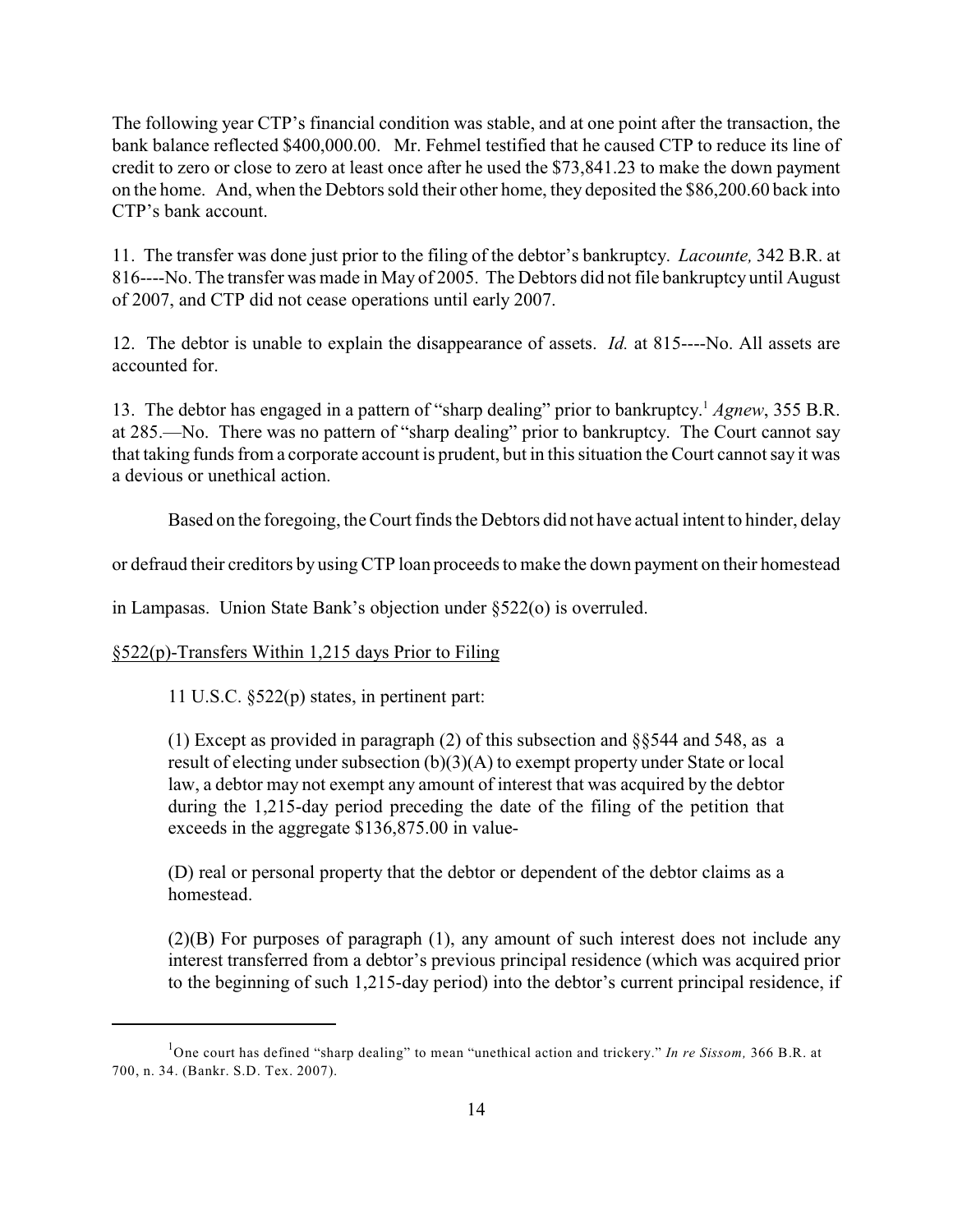the debtor's previous and current residences are located in the same State.

11 U.S.C. §522(p) (West 2008).

With respect to  $\S522(p)$ , it is Union State Bank's burden of production to establish there was "an interest that was acquired by the debtor during the 1,215-day period preceding the date of the petition." It is undisputed that the Debtors acquired the Lampasas property within 1,215 days of filing for bankruptcy. The Debtors claim now that they are entitled to add their rollover equity of \$86,200.60 which they received from the sale of their prior residence and eventually used to renovate their new residence as well as any increase in value of the property as a result of the improvements they made to the property as well as any passive appreciation during the 1,215 day period.

## Rollover Equity

Union State Bank claims that the Debtors are not entitled to add the amount allegedly transferred from the prior residence. The Debtor has the burden to show that an interest was "transferred from a debtor's previous principal residence. . .into the debtor's current principal residence." Here, the Debtors purchased the Lampasas property on May 4, 2005 with the intention that it be there homestead. Their prior homestead was not sold until August 12, 2005. The proceeds from that sale were not placed directly into the new homestead, but were first deposited into the Debtors' personal bank account and then deposited in CTP's corporate bank account. Although the Debtors claim those proceeds were ultimately used to make improvements to the new homestead, there is no "tracing" evidence in the record to substantiate that claim. For all we know the funds in the CTP account could have gone to zero and back up again before any were used on the new homestead.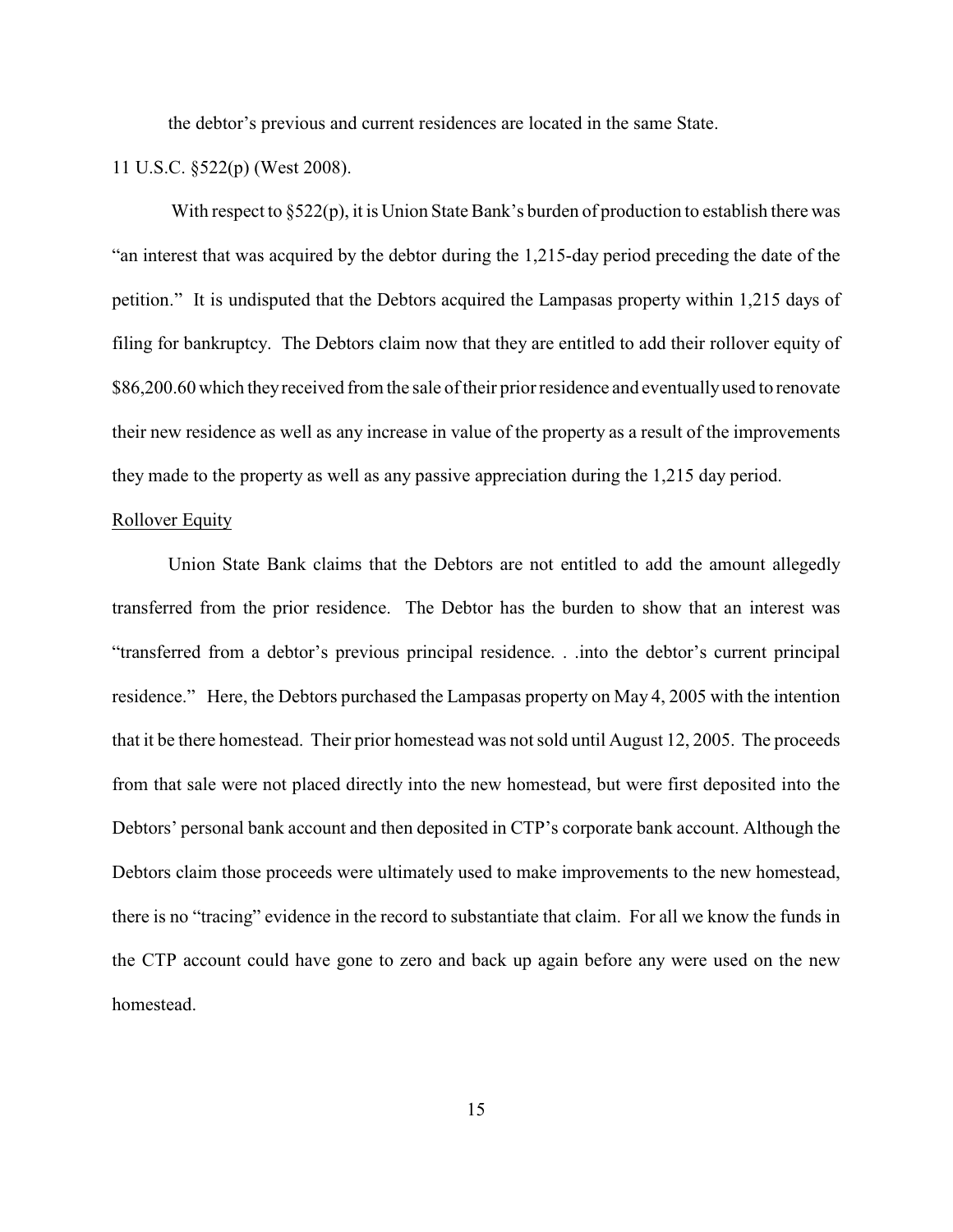When the Debtors deposited the funds realized from the sale of their homestead three months after they acquired their new one into the CTP corporate bank account, they commingled them with the other funds of CTP. As such, the funds lost their identity as homestead proceeds. And, the Debtors failed to trace the funds from the sale of the first home through CTP's account and into the improvements of their new homestead. If funds from the CTP account were in fact used to make improvements to the house, there is no way to know whether the specific funds used from the corporate account were the same funds received from the sale of the prior house. The testimony indicated that improvements were made over a period of months. As a result, it is unlikely that there was an identity between the funds originally deposited and those paid out.

Under Texas law, all of the equity transferred from a prior homestead into a current homestead maintains its exempt status. Texas law provides a six-month window during which proceeds from the sale of a homestead continue to be exempt despite not being invested in any homestead. TEX. PROP. CODE ANN. §41.001(c) (Vernon 2008). The policy behind the statute is to protect homestead equity so that it may be reinvested into another homestead. *In re Zibman,* 268 F.3d 298, 305 (5<sup>th</sup> Cir. 2001).

Here, the Debtor purchased his second residence prior to selling the first residence, so none of the proceeds of the prior residence were used for the purchase of the second. The Debtors then placed the proceeds from the sale of their prior homestead into CTP's bank account where the funds were commingled with other funds. It is horn book law that, "[i]f the debtor purchases a new homestead, any remaining proceeds from the sale of the first homestead are instantly rendered nonexempt." *In re Davis,* 170 F.3d 475 (5<sup>th</sup> Cir. 1999); see also *In re England,* 975 F.2d 1168, 1174 (5<sup>th</sup> Cir. 1992)("the acquisition of another homestead during the six month period instantly changes the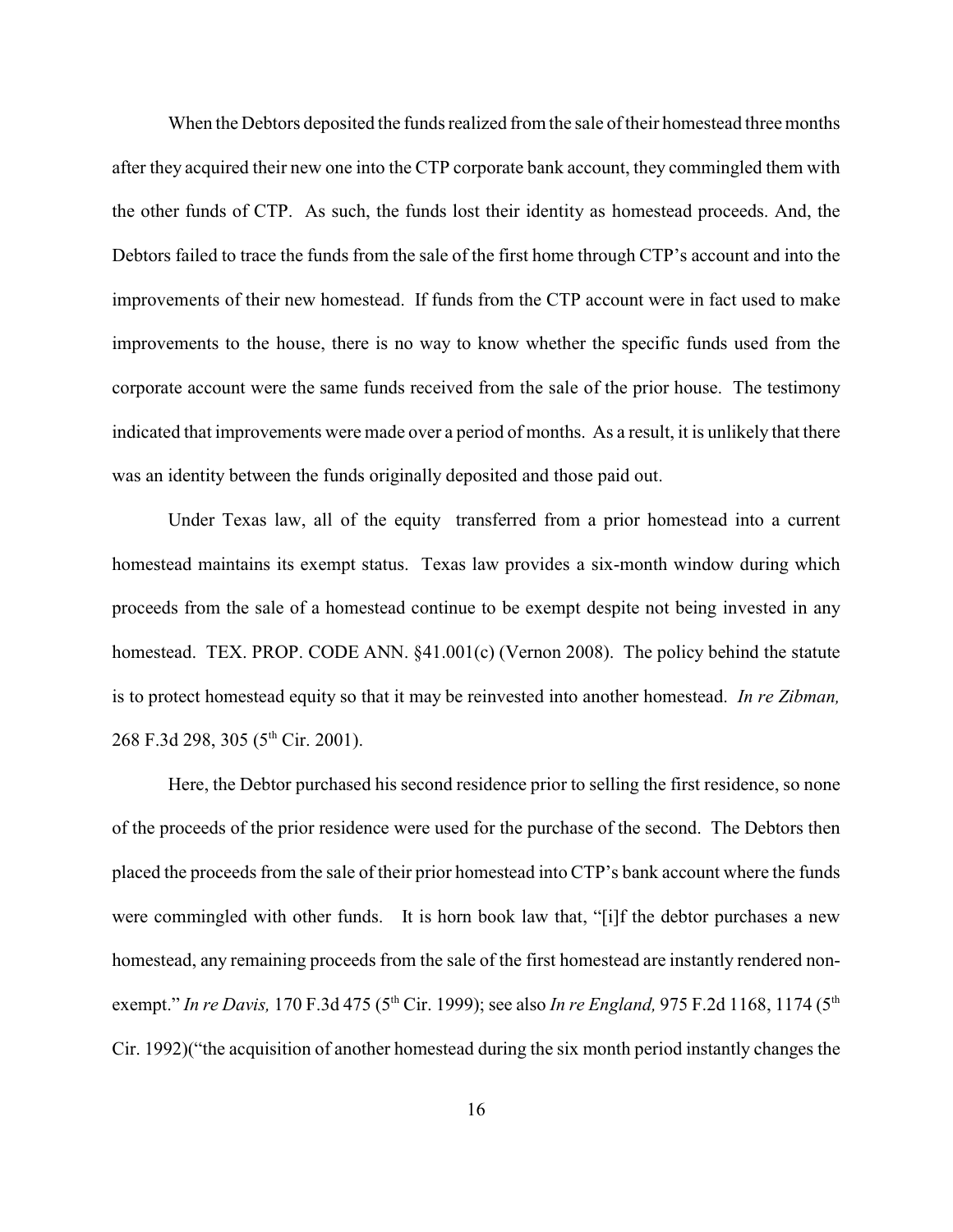prior homestead to former homestead and deactivates the proceeds exemption statute such that the proceeds of the former homestead are no longer exempt."). When the Debtors purchased the Lampasas property prior to selling their first homestead and rolling over those proceeds at closing, any proceeds from the sale of the first homestead were rendered nonexempt.

For both reasons set forth above, the Debtors have failed in their burden to show they are entitled to relief under  $\S 522(p)(2)(B)$ .

### Appreciation

Debtors claim that any appreciation from improvements or otherwise should be added to the exemption cap. It is, however, without dispute that the Debtors acquired their full ownership "interest" in the Lampasas property within 1,215 days of filing for bankruptcy.

Courts have differing opinions as to what it means to acquire an interest in property. One line of cases holds that it refers to acquiring title/ purchasing the interest within the 1,215-day period and would basically include any equity accumulated. *In re Anderson,* 374 B.R. 848 (Bankr. D. Kan. 2007); *In re Blair*, 334 B.R. 374 (Bankr. N.D. Tex. 2005); *In re Sainler,* 344 B.R. 669 (Bankr. M.D. Fla. 2006). Other cases hold that the any amount of equity appreciation acquired by the debtor during the 1,215-day period would not fall within the limitation. *In re Rasmussen,* 349 B.R. 747 (Bankr. M.D. Fla. 2006); *In re Chouinard,* 358 B.R. 814 (Bankr. M.D. Fla. 2006). The Fifth Circuit has yet to take a side in the title versus equity debate, but has ruled that when a previously owned home becomes a homestead within the 1,215-day period that this change in status does not trigger §522(p)(1). *Matter of Rogers*, 513 F.3d 212 (5<sup>th</sup> Cir. 2008).

Union State Bank claims the title theory makes more sense and is easier to apply. As noted by Judge Harlin Hale, "one does not actually 'acquire' equity in a home. One acquires title to a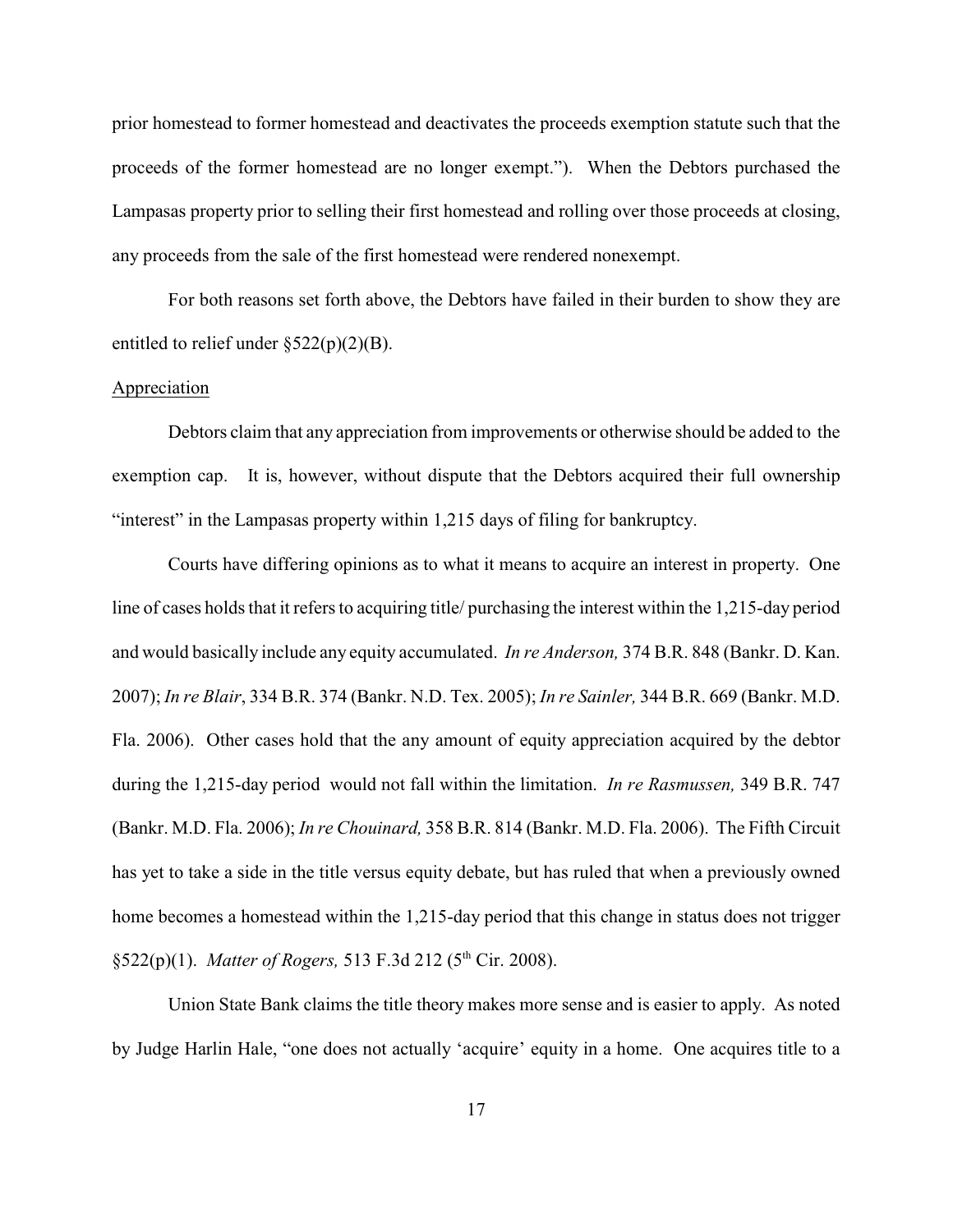home." *In re Blair* at 376. The court in *Sainler* focused on the meaning of the word "acquire."

The word acquired is not a term of art in the law of property but one in common use. The plain import of the word is 'obtained as one's own.' Black's Law Dictionary set forth 'acquire' means: 'to gain possession or control of; to get or obtain.' 'Interest' is defined as 'a legal share in something; all or part of a legal or equitable claim to or right in property.' Title to real property is acquired, equity is not. Equity is the difference between value and debt. It is not a constant, but fluctuates based upon market conditions and when mortgage principal is paid. A debtor who holds title to property obtained that property as the debtor's own. The debtor's interest in the property is his legal right in the property.

### *Sainler* at 672-73.

The title theory allows a court to focus on when the debtor acquired its interest in the property as opposed to the potential myriad of points in time which equity increased in value. It also avoids the incongruous result where property is acquired outside of the 1,215-day period but the exemption is limited based on equity accumulated during this period. The courts in *Blair, Sainler* and *Anderson* appear to be trying to avoid this result.

The title theory also conforms with the structure of §522. Section 522(d) contains a set of exemptions most of which are limited by dollar amount. If the debtor owns property worth more than the amount of the exemption, the excess portion is non-exempt regardless of how it was applied. Here, the statute provides that if the interest in property is acquired within 1,215 days, the exemption is limited to \$136,875.00 per debtor. Once the value of the property exceeds the cap, the excess logically belongs to the estate; whether the equity increased due to improvements or passive appreciation.

While the Fifth Circuit did not resolve the title versus equity split, its rationale is instructive. According to the Fifth Circuit, the debtor does not acquire an interest when property is designated as homestead. "Based on our review of the statutory language, we conclude that the term 'interest'